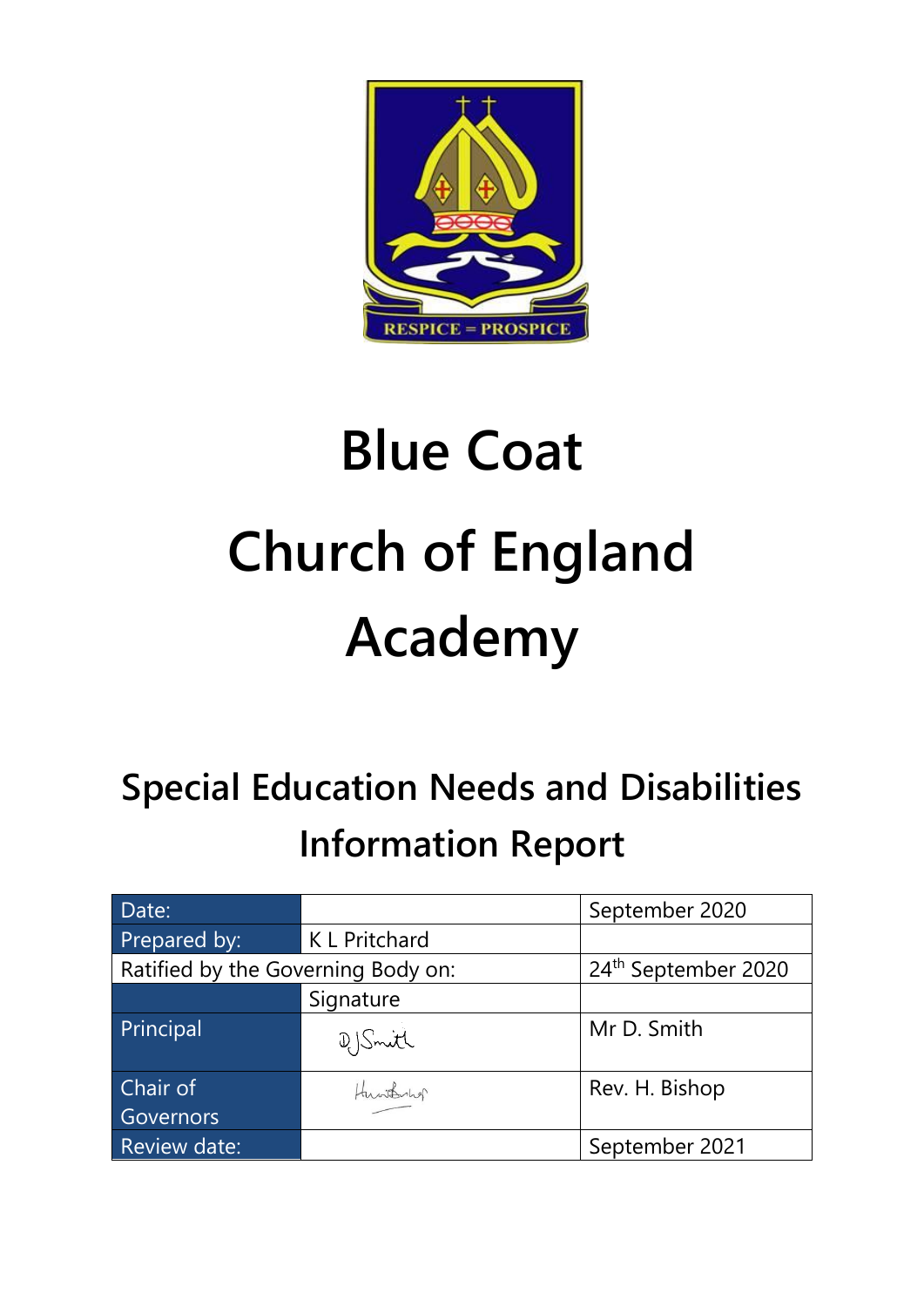### From Ephesians 4 v 1:

"I urge you to walk in a manner worthy of the calling to which you have been called".

**Who are the best people to talk to in this school about my child's difficulties with learning/ Special Educational Needs or disability (SEND)?**

#### **The SENDCo Mrs K Pritchard**

Responsible for:

- Coordinating all the support for children with special educational needs or disabilities (SEND) and developing the academy's SEND Policy (see appendix) to make sure all children get a consistent, high quality response to meeting their needs in school.
- Ensuring that you are:
	- o involved in supporting your child's learning
	- o kept informed about the support your child is getting
	- o involved in reviewing how they are doing
- Liaising with all the other people who may be coming into school to help support your child's learning e.g. Speech and Language Therapy, Educational Psychology.
- Updating the school's SEND register (a system for ensuring all the SEND needs of pupils in this school are known) and making sure that there are excellent records of your child's progress and needs, through regular reports and review meetings.
- Writing Individual Education Plans (IEP), and sharing and reviewing these with parents at least 2 times a year
- Providing specialist support for teachers and support staff in the school so they can help children with SEND in the school achieve the best progress possible.

## **The Deputy SENDCo Mrs K Jones**

Responsible for:

- Supporting the SENDCo with the above responsibilities.
- Management and implementation of Medical Plans
- Management and implementation of Medical Register

#### **The Assistant SENDCo Mr A Ahmed**

- Supporting the SENDCo and Deputy SENDCo with the above responsibilities.
- Co-ordinating the Level 1 Pathway for KS5 pupils.

#### **Class/subject teacher**

In addition to their regular classroom responsibilities class teachers are also responsible for:

- Checking on the progress of your child and identifying, planning and delivering any additional help your child may need (this could be things like targeted work, additional support)
- Ensuring that all staff working with your child in school are helped to deliver the planned work/programme for your child, so they can achieve the best possible progress. This may involve the use of additional adults, outside specialist help and specially planned work and resources.
- Ensuring that the school's SEND Policy is followed in their classroom and for all the pupils they teach with any SEND.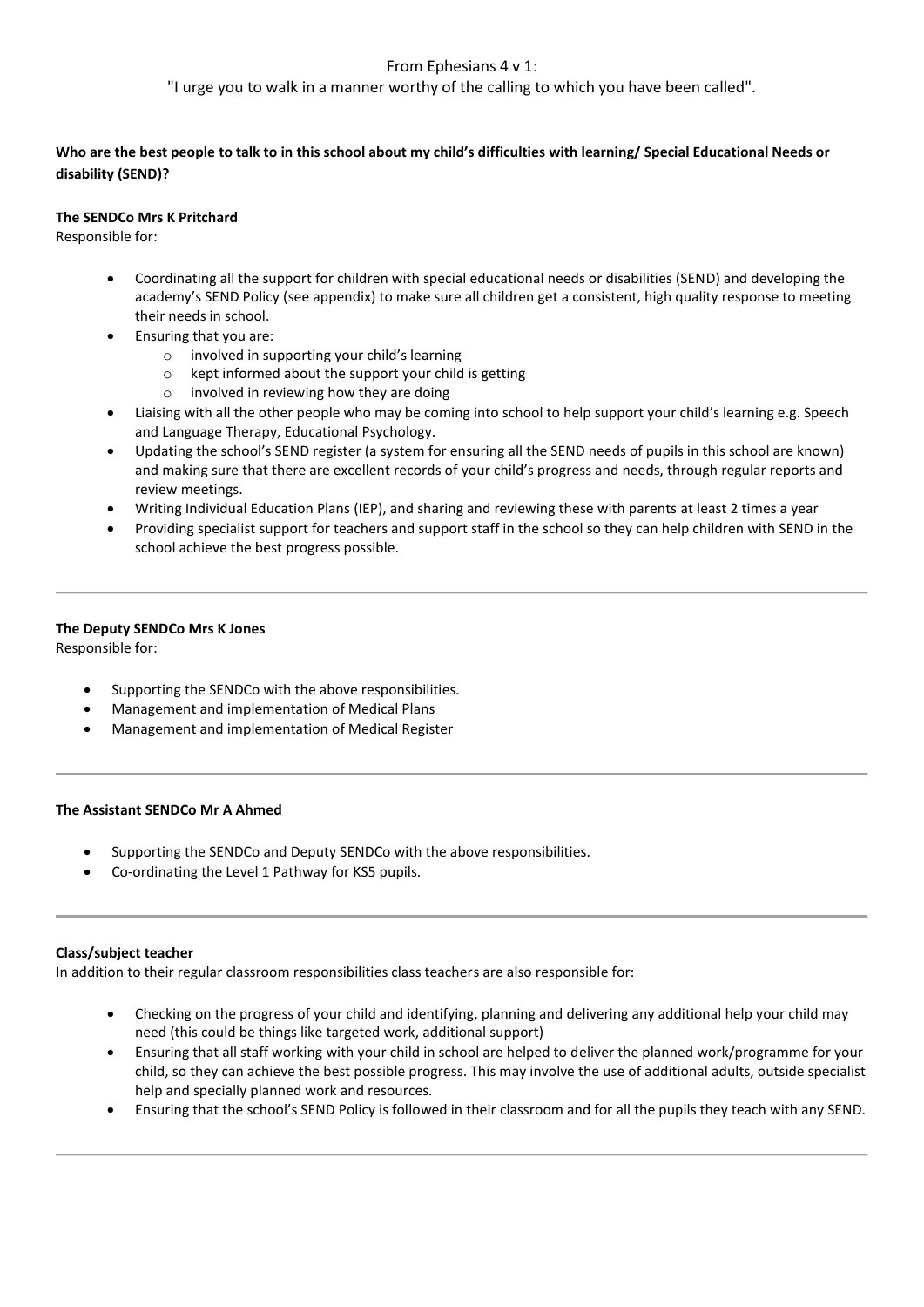#### **Principal Mr D Smith**

Responsible for:

- The day to day management of all aspects of the school, this includes the support for children with SEND.
- He will give responsibility to the SENDCo and class teachers but is still responsible for ensuring that your child's needs are met.
- He must make sure that the Governing Body is kept up to date about any issues in the school relating to SEND.

#### **SEND Governor:**

Responsible for:

• Making sure that the necessary support is made for any child who attends the school who has SEND.

#### **What are the different types of support available for children with SEND in Blue Coat CE Academy?**

#### **Class teacher input via targeted classroom teaching.**

For your child this would mean:

- That the teacher has the highest possible expectations for your child and all pupils in their class.
- That all teaching is based on building on what your child already knows, can do and can understand.
- That different ways of teaching are in place so that your child is fully involved in learning in class. This may involve things like using more practical learning.
- That specific strategies (which may be suggested by the SENDCo or outside staff) are in place to support your child to learn.
- That your child's teacher will have carefully checked on your child's progress and will have decided that your child has gaps in their understanding/learning and needs some extra support to help them make the best possible progress.

All children in school should be getting this as a part of excellent classroom practice when needed.

Our SENDCo leads a strong team of support staff who are all trained in the delivery of pragmatics sessions and precision teaching. TAs have been trained to support all pupils with a wide range of educational, social and emotional needs and have focused on specific learning difficulties such as; Autism, Dyslexia, ADHD Speech and Language Difficulties as well as those with a Visual impairment. This training has ensured we are 'Future Ready' and able to provide for all needs. This training is on-going in order to guarantee the school are up to date with the current guidance therefore, ensuring all children are provided with the appropriate support.

Our SEND team are able to undertake small group work or one to one support as appropriate to meet the needs of pupils with special educational needs.

#### **Specific group work with in a smaller group of children.**

This group, often called withdrawal groups by school, may be

- Run in the classroom or outside.
- Run by a teacher or most often a Teaching Assistant who has had training to run these groups.

For your child this would mean:

- He/ She will engage in group sessions with specific targets to help him/her to make more progress.
- A Teaching Assistant/teacher or outside professional (like a Speech and Language Therapist) will run these small group sessions using the teacher's plan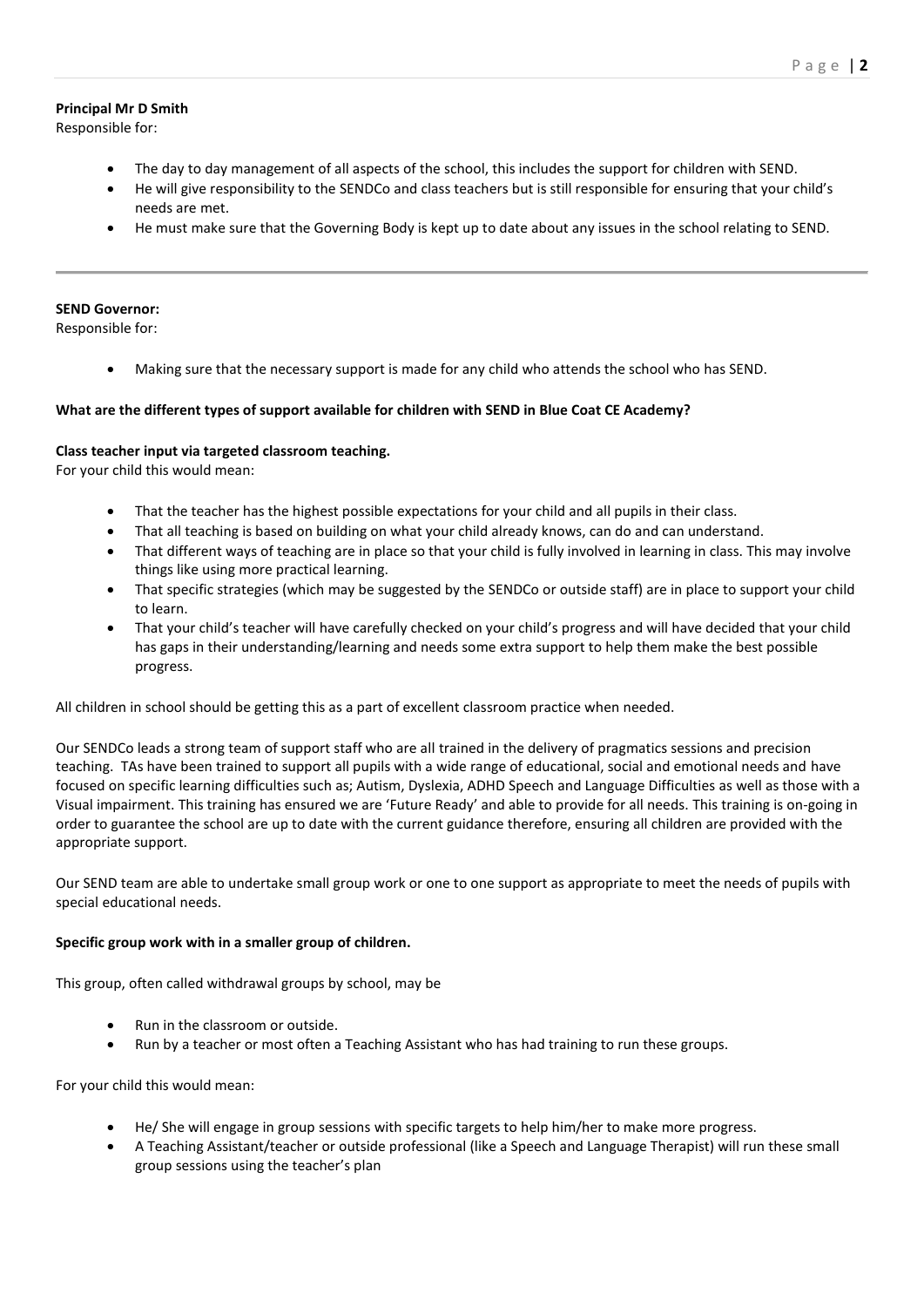This type of support is available for any child who has specific gaps in their understanding of a subject/area of learning.

#### **Specialist groups run by outside agencies e.g Speech and Language Therapy OR Occupational Therapy groups**

This means the individual has been identified by the class teacher/SENDCo as needing some extra specialist support in school from a professional outside the school. This may be from:

- Local Authority (LA) central services such as the Hearing Impairment Team (for students with a hearing needs) or Educational Psychologist.
- Outside agencies such as the Speech and Language therapy (SALT) Service.

For your child this would mean:

- Your child will have been identified by the class teacher/SENDCo (or you will have raised your worries) as needing more specialist input instead of or in addition to quality first teaching and intervention groups.
- You will be asked to come to a meeting to discuss your child's progress and help plan possible ways forward.
- You will be asked to give your permission for the school to refer your child to a specialist professional e.g. a Speech and Language Therapist or Educational Psychologist. This will help the school and yourself understand your child's particular needs better and be able to support them better in school.
- The specialist professional will work with your child to understand their needs and make recommendations, which may include:
	- $\circ$  Making changes to the way your child is supported in class e.g some individual support or changing some aspects of teaching to support them better
	- o Support to set better targets which will include their specific expertise
	- $\circ$  A group run by school staff under the guidance of the outside professional e.g a social skills group
	- o A group or individual work with outside professional
- The school may suggest that your child needs some individual support in school. They will tell you how the support will be used and what strategies will be put in place.

This type of support is available for children with specific barriers to learning that cannot be overcome through teaching and intervention groups.

#### **Specified Individual support**

This is usually provided via an Education, Health and Care Plan (EHC Plan).This means your child will have been identified by the class teacher/SENDCo as needing a particularly high level of individual or small group teaching, which cannot be provided from the budget available to the school.

Usually your child will also need specialist support in school from a professional outside the school. This may be from:

- Local Authority central services such as the Hearing Impairment Team (for students with a hearing needs) or Educational Psychologist.
- Outside agencies such as the Speech and Language therapy (SALT) Service.

For your child this would mean:

- The school (or you) can request that the Local Authority carry out a statutory assessment of your child's needs. This is a legal process which sets out the amount of support that will be provided for your child.
- After the school have sent in the request to the Local Authority (with a lot of information about your child, including some from you), they will decide whether they think your child's needs (as described in the paperwork provided), seem complex enough to need a statutory assessment. If this is the case they will ask you and all professionals involved with your child to write a report outlining your child's needs. If they do not think your child needs this, they will ask the school to continue with the support at SEN Support.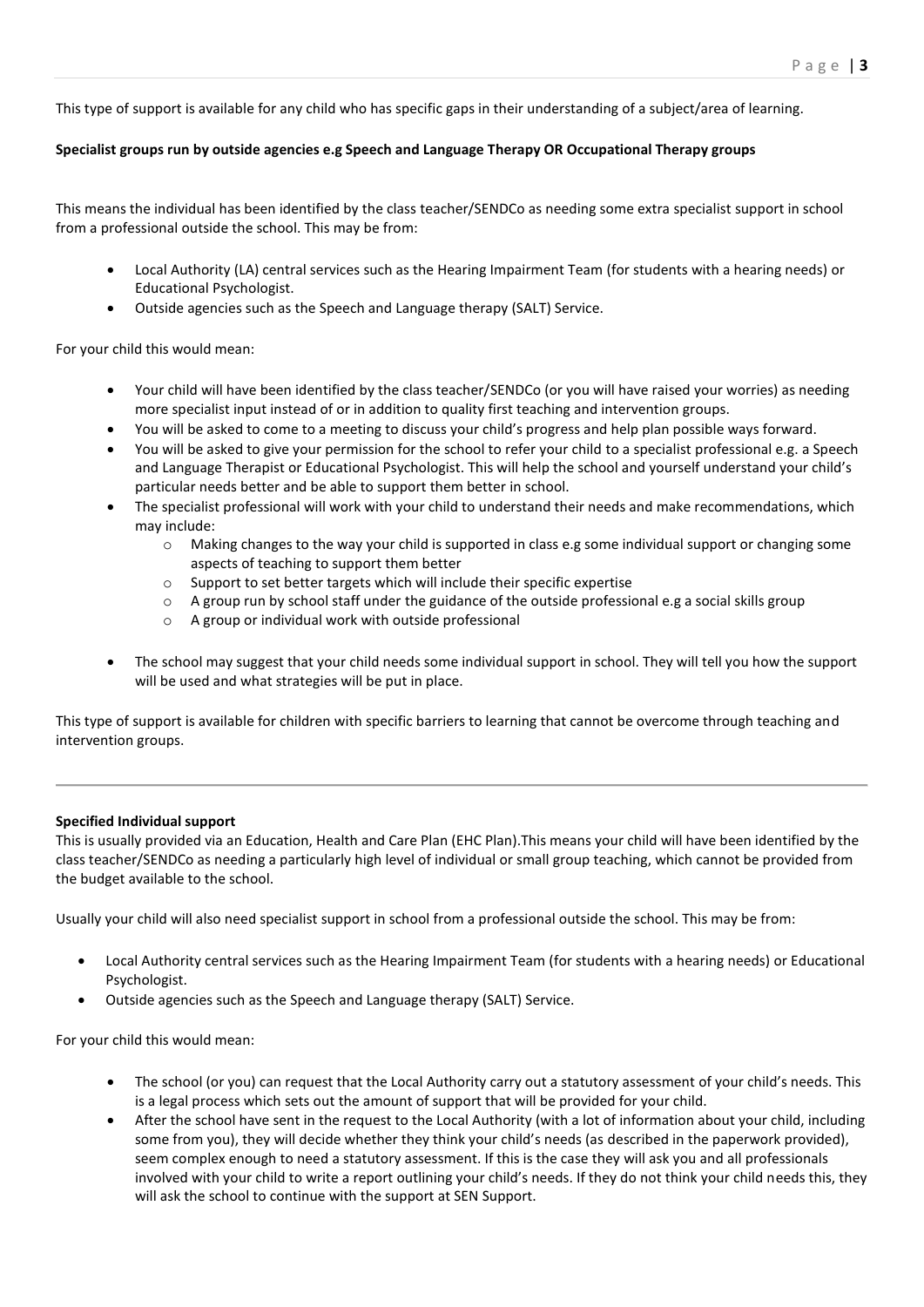- After the reports have all been sent in the Local Authority will decide if your child's needs are severe, complex and lifelong and that they need more support in school to make good progress. If this is the case they will write an EHC Plan. If this is not the case, they will ask the school to continue with the support at SEN Support and also set up a meeting in school to ensure a plan is in place to ensure your child makes as much progress as possible.
- The EHC Plan will outline the number of hours of individual/small group support your child will receive from the LA and how the support should be used and what strategies must be put in place. It will also have long and short term goals for your child to help them progress academically, emotionally and socially.
- The additional adult may be used to support your child with whole class learning, run individual programmes or run small groups including your child.

This type of support is available for children whose learning needs are:

Severe, complex and lifelong

#### **How can I let the school know I am concerned about my child's progress in school?**

- If you have concerns about your child's progress you should speak to your child's class teacher initially or their Heads of Year
- If you are not happy that the concerns are being managed and that your child is still not making progress you should speak to the SENDCo or the Principal
- If you are still not happy you can speak to the school SEND Governor.

#### **How will the school let me know if they have any concerns about my child's learning in school?**

If your child is then identified as not making progress the school will set up a meeting to discuss this with you in more detail and to:

- listen to any concerns you may have too
- plan any additional support your child may receive
- discuss with you any referrals to outside professionals to support your child's learning

#### **How is extra support allocated to children and how do they move between the different levels?**

- The school budget includes money for supporting children with SEND.
- The Principal decides on the budget for Special Educational Needs and Disabilities in consultation with the school governors, on the basis of needs in the school.
- The Principal will discuss all the information he has about SEND in the school, including:
	- o the children getting extra support already
	- o the children needing extra support
	- $\circ$  the children who have been identified as not making as much progress as would be expected and decide how the funding is to be utilised.
- All resources/training and support are reviewed regularly and changes made as needed.

#### **Who are the other people providing services to children with an SEND in this school?**

Directly funded by the school:

- Deputy SENDCo
- Assistant SENDCo
- Designated Safe Guarding Lead
- Success Centre Manager
- 3 Behaviour Mentors
- 1 Behaviour Mentor responsible for Social Emotional and Mental Health
- Education Welfare Officer
- 5 Heads of Year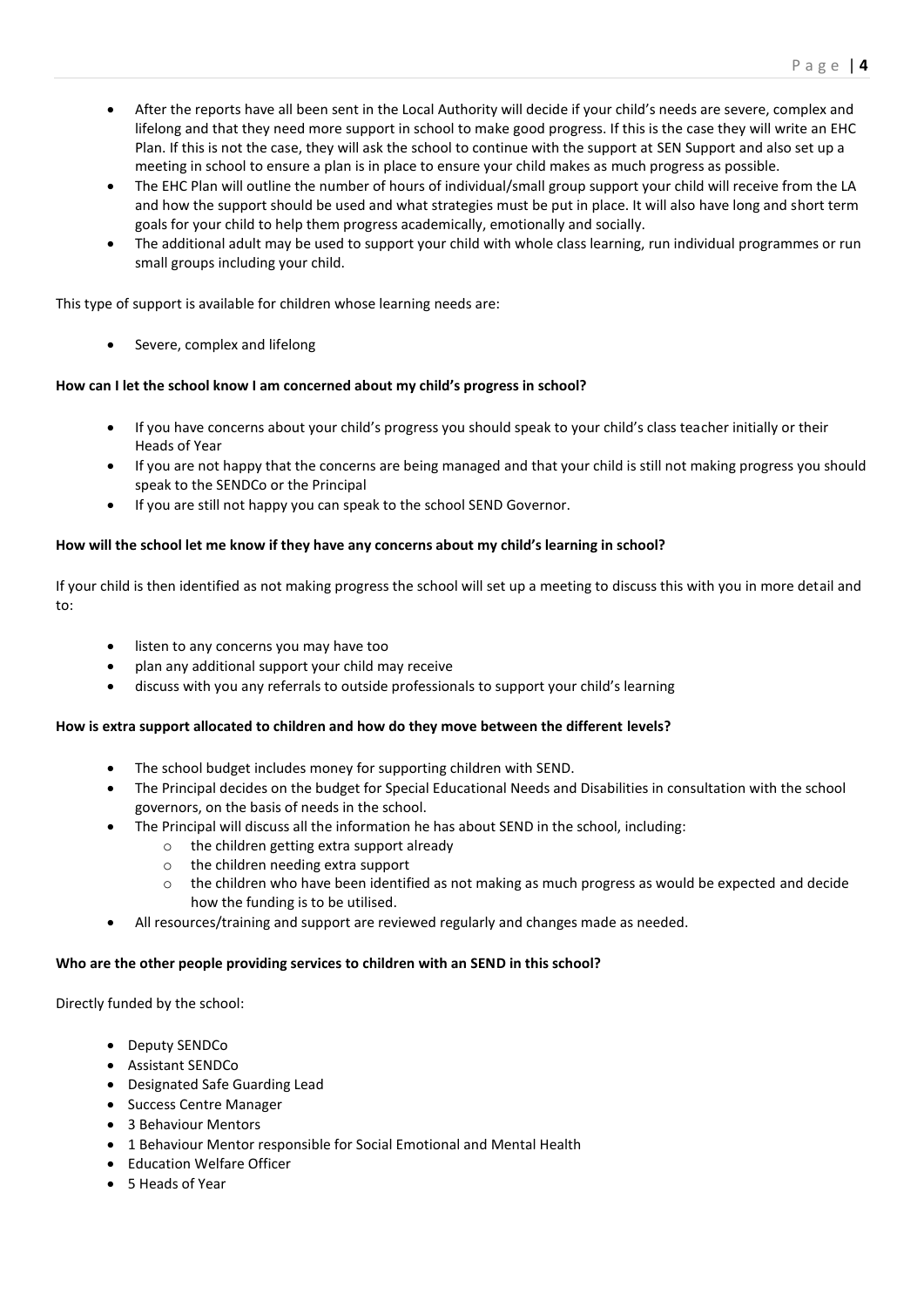- 1 Pastoral secretary
- 7 Teaching Assistants
- 1 Learning Support Practitioner
- 1 Unqualified Teacher of SEND
- Educational Psychology Service

Paid for centrally by the Local Authority but delivered in school:

- Sensory Service for children with visual or hearing needs
- SALT (Speech and Language Team)
- Street Teams- Safe guarding young people against child sexual exploitation
- Young People's Sexual Health Service

Provided and paid for by the Health Service but delivered in school:

- School Nurse
- Occupational Therapy

#### **How are the teachers in school helped to work with children with an SEND and what training do they have?**

- The SENDCo's job is to support the class teacher in planning for children with SEND.
- The school has a training plan for all staff to improve the teaching and learning of children including those with SEND. This includes whole school training on SEND issues such as Autistic Spectrum Disorder (ASD) and Speech and language difficulties, alongside training on how to identify a child with possible SEND needs.
- Individual teachers and support staff attend training courses run by outside agencies that are relevant to the needs of specific children in their class e.g from SALT.

#### **How will the teaching be adapted for my child with SEND?**

- Class Teachers plan lessons according to the specific needs of all groups of children in their class, and will ensure that your child's needs are met.
- Support staff can adapt the teachers planning to support the needs of your child where necessary.
- Specific resources and strategies will be used to support your child individually and in groups.
- Planning and teaching will be adapted on a daily basis, if needed, to meet your child's learning needs.

#### **How will we measure the progress of your child in school?**

- Your child's progress is the responsibility of their class teacher and is continually monitored by them.
- His/her progress is reviewed formally every 10 weeks and a level based on the current GCSE levels (1-9).
- A more sensitive target tracking tool is used which shows their level in more detail and will also show smaller but significant steps of progress. These targets are linked to the Four Broad Areas of Need – Cognition and Learning, Social, Emotional and Mental Health, Communication and Interaction and Sensory/Medical Needs. The targets on the Trackers are used form the targets on your child's ISP (Individual Support Plan).
- Children on SEND Support or those who have a EHC Plan will have an ISP which will be reviewed with your involvement, every 6 months and new targets set.
- The progress of children with a EHC Plan is formally reviewed at an Annual Review with all adults involved with the child's education.
- The SENDCo will also check that your child is making good progress within any individual work and in any group that they take part in, through consultation with classroom teachers, teaching assistance and any external services that may be involved with child.

#### **What support do we have for you as a parent of child with an SEND?**

• The class teacher is regularly available to discuss your child's progress or any concerns you may have and to share information about what is working well at home and school so similar strategies can be used.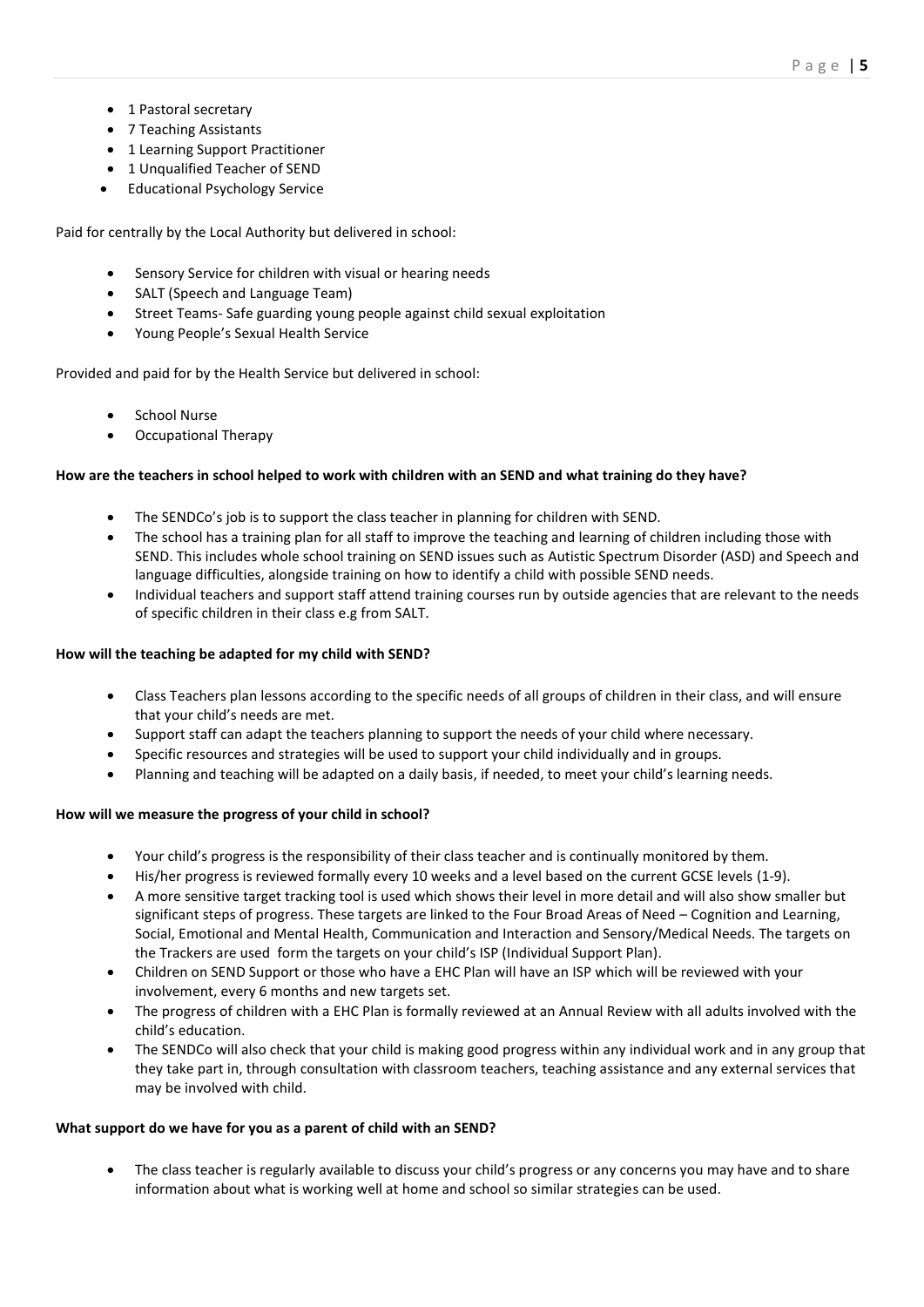- The SENDCo is available to meet with you to discuss your child's progress or any concerns/worries you may have.
- All information from outside professionals will be discussed with you with the person involved directly, or where this is not possible, in a report.
- ISPs will be reviewed with your involvement every 6 months.
- The SENDCo and Support staff will be available at parents evening to discuss your child's progress.

#### **How is Blue Coat CE Academy accessible to children with SEND?**

We ensure that the following are accessible to all children regardless of their needs.

- Equipment used in and around the school
- After school provision
- Extra-curricular activities
- Lunch time and breakfast clubs
- Help developing social and life skills.

Nurture groups are available for pupils whose struggle with their Social, Emotional and Mental Health. Pupils will either have 1:1 sessions or small group sessions on a regular basis with our Learning Support Practitioner. We use the Boxall Profile to identify the areas of need and use this information to create an ISP for the individual pupil.

For pupils who are lower academically to their peers, they will follows the same curriculum as the rest of the school alongside attending Key Skills sessions which help boost their literacy skills. The class has a Teaching Assistant allocated in the majority of lessons.

When your child enters Key Stage 4 they may be guided down a skills route. The skills route includes subjects tailored to meet the needs of your child and enable them to achieve some qualifications at the end of the Year 11.

In KS5 we offer a pathway designed for SEND students who would not normally qualify for mainstream 6<sup>th</sup> form due to them not achieving the required level 4 in either English or Mathematics. This pathway is tailored specifically to the needs of those who require additional academic, social and emotional support, and may find the challenges of moving to a college setting demanding and overwhelming. Pupils will develop their independence and life skills preparing them for adult and working life. They will undertake Work Experience over a set period of weeks.

Owing to the nature of our site, we are unable to cater for needs of children who have significant mobility difficulties.

#### **How will we support your child when they are leaving this school? OR moving on to another class?**

We recognise that transitions can be difficult for a child with SEND and take steps to ensure that any transition is a smooth as possible.

- If your child is moving to another school:
	- o We will contact the school SENDCo and ensure he/she knows about any special arrangements or support that need to be made for your child.
	- o We will make sure that all records about your child are passed on as soon as possible.
- When moving classes in school:
	- $\circ$  Information will be passed on to the new class teacher in advance and in most cases, a planning meeting will take place with the new teacher. All ISPs will be shared with the new teacher.
	- $\circ$  If your child would be helped by a book to support them understand moving on then it will be made available for them.
- In Year 10/11:
	- o The SENDCo along with our Careers adviser will meet with your child to discuss their Post 16 education and offer support and guidance to help the transition run smoothly and stress free.
	- $\circ$  You are welcome to attend any meetings held with the careers advisor, and you can contact the careers advisor to discuss on concerns or ask any questions.